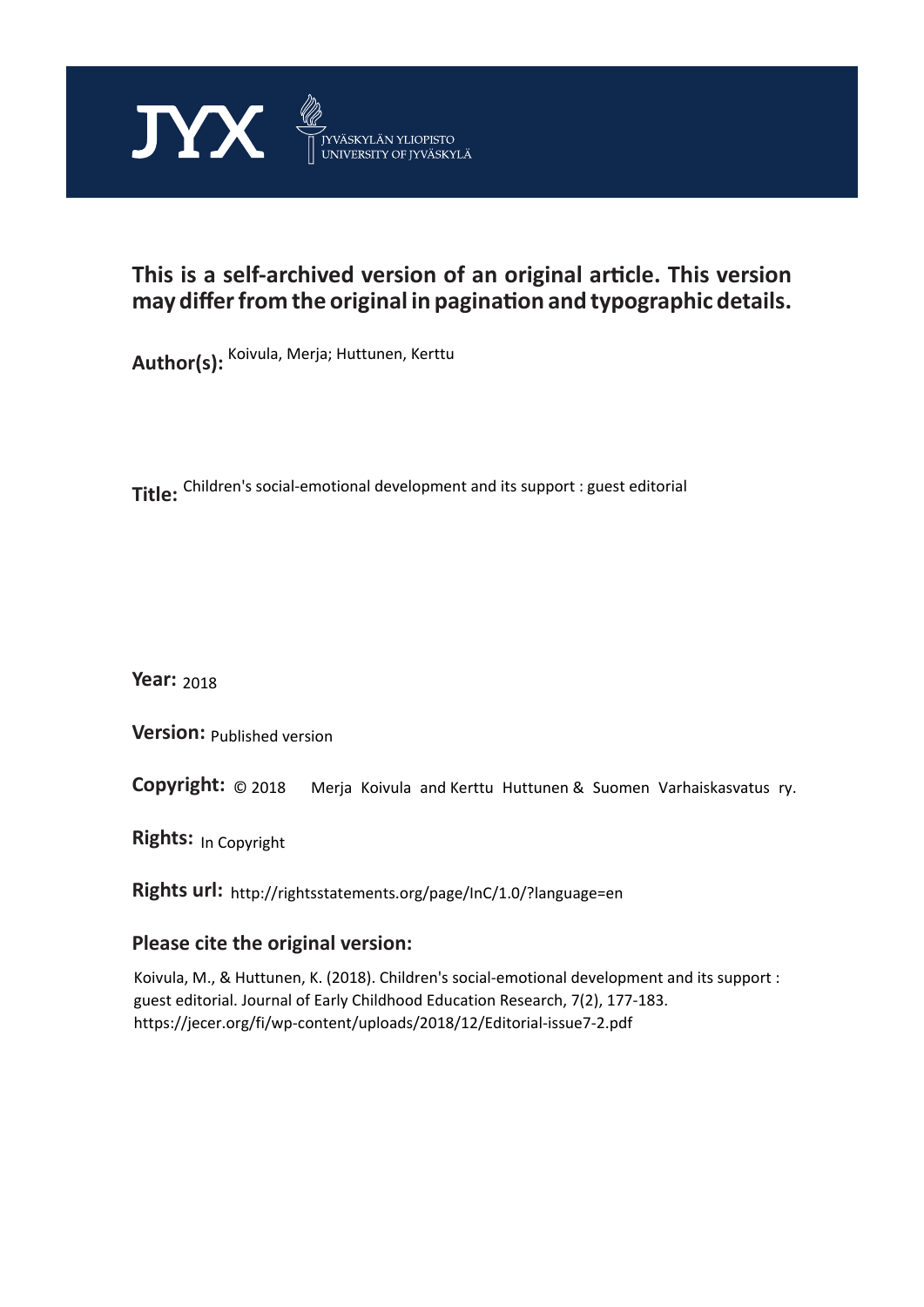# jecer.

# Children's Social-Emotional Development and its Support: Guest Editorial

### *Merja Koivulaa & Kerttu Huttunenb*

*a Department of Education, University of Jyväskylä, corresponding author, e-mail:* merja.e.koivula@jyu.fi

*b* Faculty of Humanities, Logopedics, University of Oulu; PEDEGO Research Unit, University of Oulu; *MRC Oulu; Oulu University Hospital, Department of Otorhinolaryngology, Head and Neck Surgery University of Oulu*

**ABSTRACT:** This special issue of the JECER focuses on children's social-emotional development and its support. From the associations between linguistic and social-emotional development to the role of early education teachers in supporting children, the issue covers a wide range of subtopics. The importance of children's social-emotional learning (SEL) has been recognized already for a long time, but despite an extensive body of research, gaps, nonetheless, still exist in our knowledge. There are, for example, still a relatively limited number of intervention studies evaluating different SEL-programmes in early childhood education in different cultural contexts. We also need to know more about how high quality early childhood education, in particular the interaction between teachers and children, and interaction in the peer group contribute to children's developing social-emotional competencies. The articles in the present issue bring forth interesting insights in and important contributions on children's development in the social-emotional domain, ranging from toddlers to older children.

### **Introduction**

This Special Issue of IECER focuses on children's social-emotional development and its support. The importance of social emotional learning (SEL) for children's development, well-being, and coping later in life already has a strong research base (e.g., Weissberg, Durlak, Domitrovich, & Gullotta, 2015). This work suggests the importance of social-emotional domain of development to children's school readiness (Denham, 2006)

© 2018 Merja Koivula and Kerttu Huttunen & Suomen Varhaiskasvatus ry. - Early Childhood Education Association Finland. Peer-review under responsibility of the editorial board of the journal ISSN 2323-7414; ISSN-L 2323-7414 online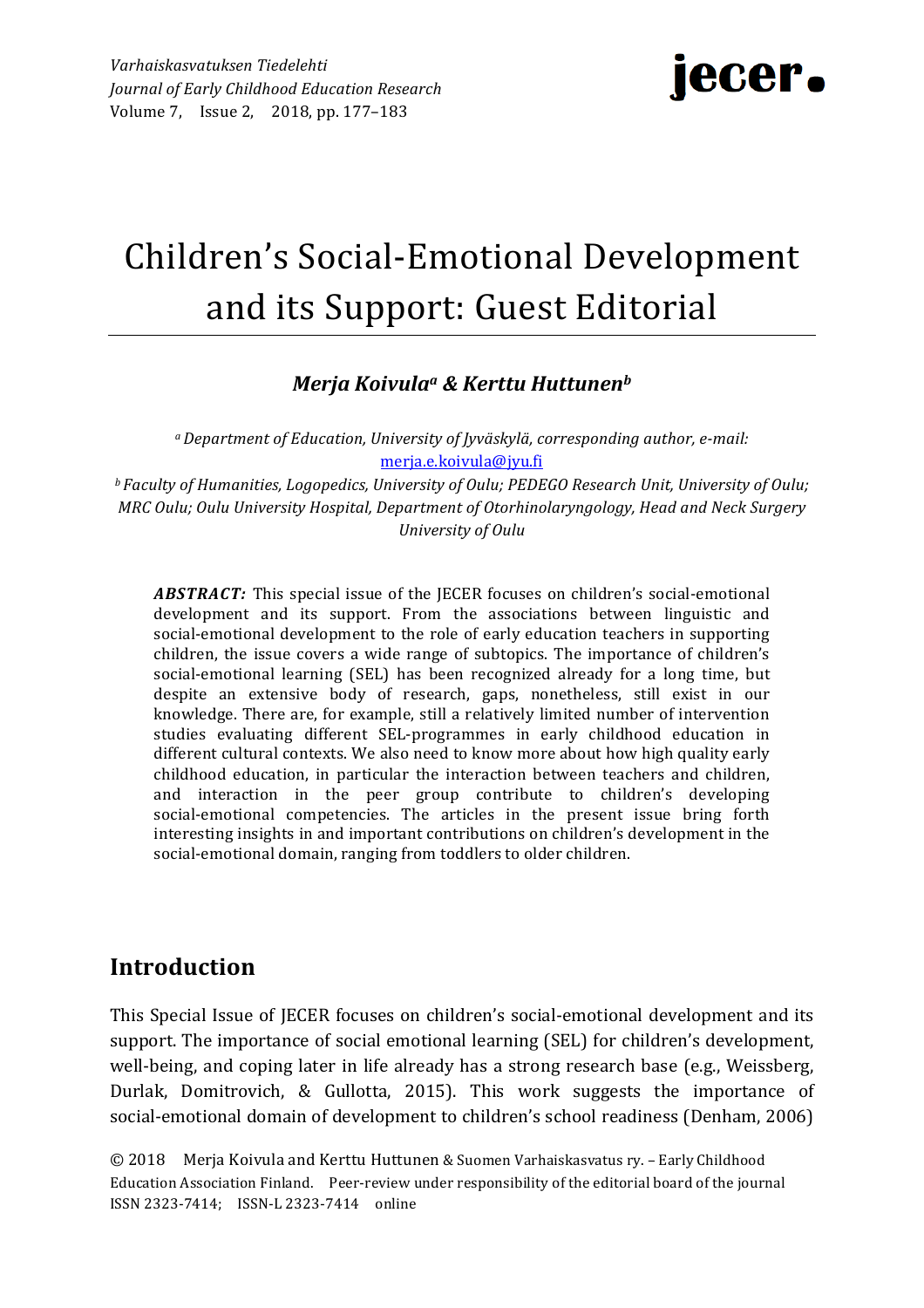and academic success (see Denham & Brown, 2010 for a review; Zins, Bloodworth, Weissberg, & Walberg, 2007). Moreover, SEL can improve peer relations (Denham et al., 2003; Ladd, 2007) and contribute to positive classroom, and school culture (Jennings  $&$ Greenberg, 2009). In addition, a body of research explores the significance of classroom experiences, especially the applicability of different SEL programmes and the role of the teacher (Denham, Bassett, & Zinsser, 2012; Lippard, La Paro, Rouse & Crosby, 2018), for child outcomes, academic success, and the development of social-emotional competence.

According to CASEL (the Collaborative for Academic, Social and Emotional Learning, 2012), there are five key domains of SEL: self-awareness, self-management, social awareness, relationship skills, and responsible decision-making. Self-awareness includes understanding one's own emotions—for example, recognizing and labelling them (Widen & Russell, 2008)—and emotional competence (Denham, 2007; Denham et al., 2003; Kongäs, 2018), values, and goals. Self-management implies the skills of emotion regulation, for example, controlling one's impulses and persevering to achieve one's goals (e.g., Denham et al., 2012). Social awareness, on the other hand, entails the ability to understand other people's perspectives and to have feelings of empathy and compassion (Rose-Krasnor & Denham, 2011). When interacting and building social relationships, individuals need relationship skills, which are manifested as an ability to establish and maintain relationships, as well as the ability to communicate, cooperate, resolve conflict, and to ask for help (e.g., Ladd, 2007). The last domain, responsible decision making, "requires the knowledge, skills, and attitudes needed to make constructive choices about personal behavior and social interactions across diverse settings" (Weissberg et al., 2015, p. 7).

Although social-emotional learning has been widely studied from various perspectives, a gap, nonetheless, exists in the research literature. Knowledge about the prevalence of social-emotional difficulties in children coming from different economic and cultural backgrounds needs to be strengthened. High variance is often found in prevalence figures reported; the results depend on the research methodology used and the target population of the studies. According to a recent review (Kato, Yaganawa, Fujinawa, & Morawska, 2015), 10 to 20% of children have clinically significant problems; a large majority of children with behavioural problems do not have a referral to get help from medical services. However, prevalence figures higher than those have also been reported. Social-emotional and behavioral development problems have also been found to emerge early, already in children under the age of two (Alakortes, 2018).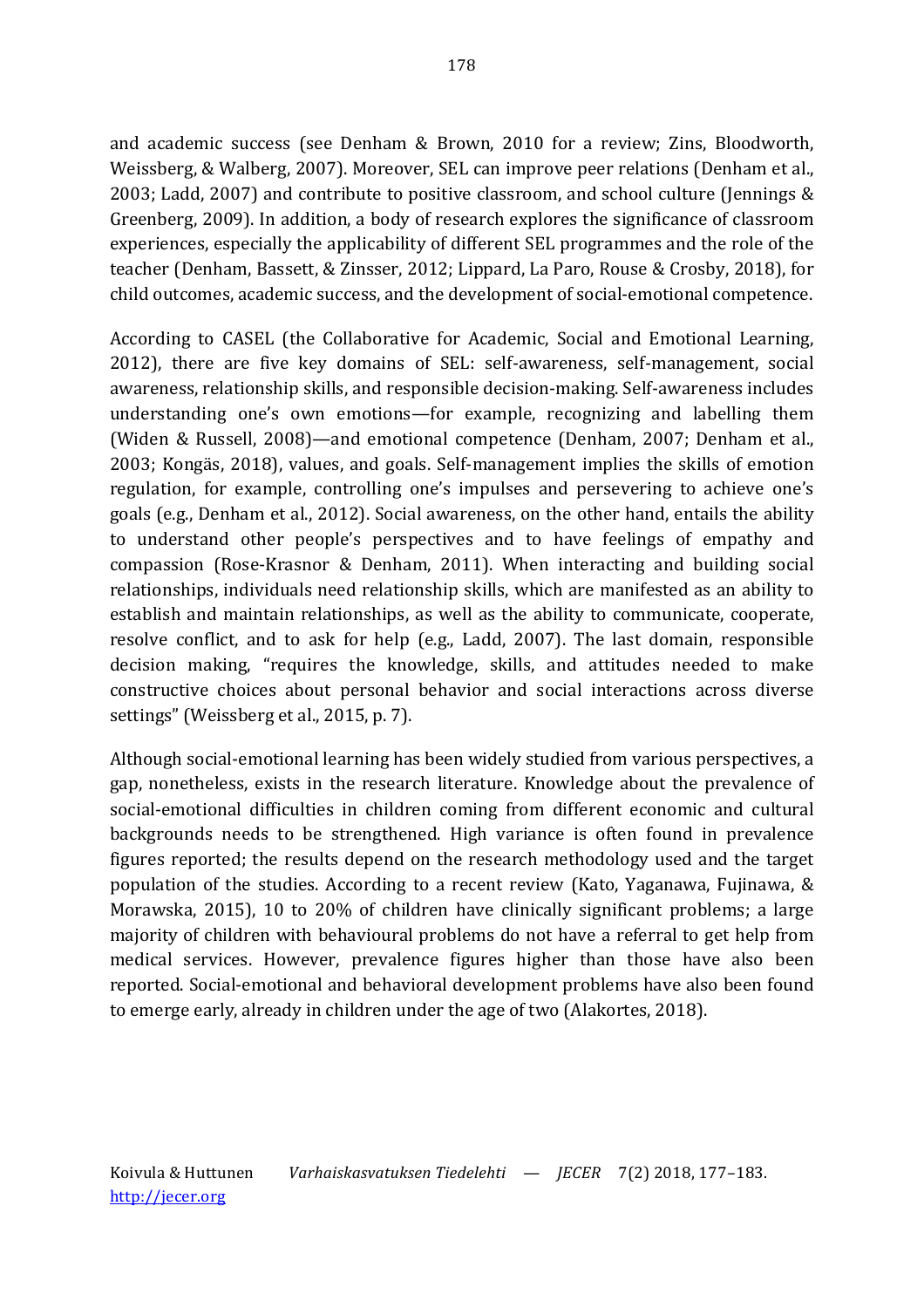179

Children's social-emotional problems also emerge, naturally, in the early childhood education environment. It seems that recently these challenges have been growing, or, at least, they have become more apparent among parents, early education practitioners, and clinicians. A national survey conducted in Finland (Määttä et al., 2017) provided space for early educators to voice their concerns: among the  $94$  respondents,  $11\%$ mentioned children's behavioural challenges; they had perceived the social-emotional challenges and restlessness of children to have increased. In day care centres, social-emotional aspects manifest themselves in the daily interactions and learning experiences between children and between children and teachers. Studies suggest that the following have a central impact on children's SEL and classroom's climate: the teachers' own social-emotional competence, well-being (see Jennings & Greenberg, 2009) and stress (Jeon, Buettner, Grant, & Lang, 2018), the quality of teacher-child relationships (Pianta, Hamre, & Stuhlman, 2003), the effectiveness of the SEL implementation (Durlak, Weissberg, Dymnicki, Taylor, & Schellinger, 2011; Elbertson, Brackett, & Weissberg, 2010), and the teachers' classroom management skills. As Köngäs (2018) highlights, the teachers' emotional availability, as well as their absence or stress, has an important influence on the ways children express and regulate their emotions (see also Jennings & Greenberg, 2009).

In order to tackle children's difficulties in social-emotional competence and skills, several SEL intervention programmes have been developed, and they are accompanied by a growing research base to verify their effectiveness (Bierman & Motamedi, 2015). A recent report by Määttä et al. (2017), however, highlights the shortage of reports in all four Nordic countries on the effects of intervention on children's social-emotional problems. Additionally in the study, the researchers reported a lack of knowledge about the interactive relationships between children and between children and adults.

The current Special Issue of the JECER provides interesting viewpoints on all of these areas. The issue contains nine articles, and they shed light on the associations with and the prerequisites of social-emotional development, its challenges, and ways to provide support to children.

In the beginning of this issue, the role of background factors  $(e.g.,$  linguistic abilities) on children's social-emotional development is explored. Vocabulary size is known to reflect children's overall linguistic abilities. Indeed, in the study by **Paavola-Ruotsalainen**, **Rantalainen, Alakortes, Carter, Ebeling, and Kunnari**, vocabulary is related to the social-emotional and behavioural problems children have. Externalizing problems are especially associated with receptive vocabulary. Furthermore, in pre-school children, strong reciprocal associations between social competence and language and pre-literacy skills are shown in the article by Pakarinen, Salminen, Lerkkanen, and von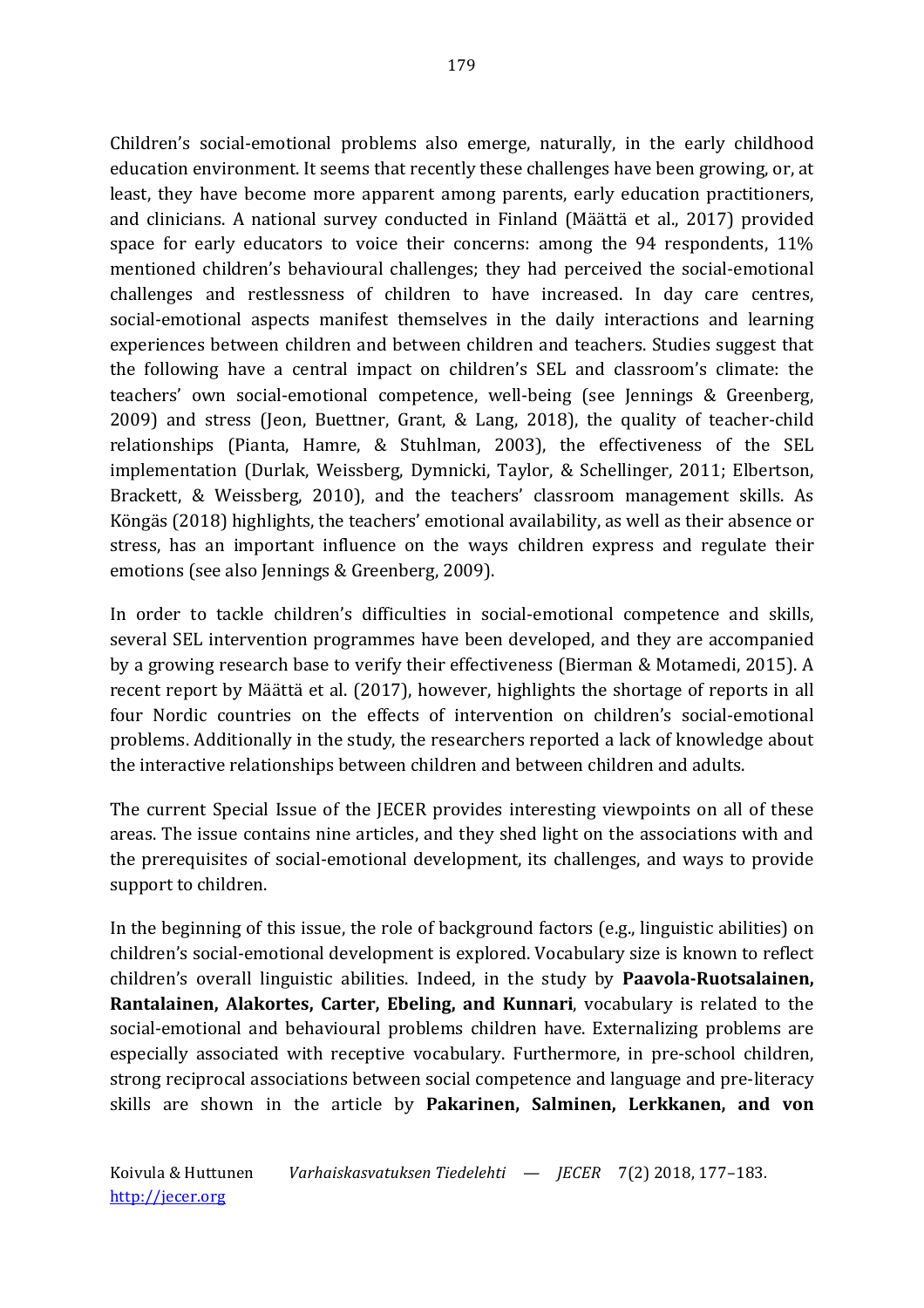**Suchodoletz**. Moreover, Mihic and Novak studied the possible gender differences in emotion regulation and behaviour problems. They found out that  $6-$  to 8-year-old children with poor emotion regulation skills, assessed by their teachers, had more internalizing or externalizing behavioural problems: boys had more problems with attention and hyperactive-impulsive behaviour than girls did.

In this issue, children's peer relations and their association in social-emotional learning is explored in two articles. Wang, Kajamies, Hurme, Kinos, and Palonen report on 5to 6-year-old children's behaviour during peer interaction in an early education environment—in situations in which they played tablet games. Children showed more prosocial than problem behaviour with some interesting differences between girls and boys and verbal and nonverbal behaviour. Peer interactions in game playing are also described and typologized in the study by **Lipponen, Koivula, Huttunen, Turja, and Laakso**, in which the authors explored children's collaboration and social-emotional learning in the context of playing a digital Emotion Detectives game. In both of these reports, children preferred to have their own friends as their collaborators when playing. 

The teacher's role and significance on children's social-emotional skills is studied in two articles. **Kurki, Järvenoja, and Järvelä** provide evidence that the quality of early education teacher monitoring activities and the level of support are associated with children's social-emotional growth and their ability to adopt effective strategies to solve conflicts in challenging social situations. For this active monitoring, the child group size needs to be manageable and early educators need the skills obtained through basic, high-level, and continuing education. Moreover, the article of Løkken, Broekhuizen, **Barnes, Moser, and Bigrnestad** sheds light on the associations between interaction quality and prosocial behaviour, self-control, assertiveness, adjustment, and fairness for children three years of age. The authors found out that quality of interaction was associated with the empathy shown by toddlers, and, therefore, it can impact the children's well-being and feelings of belonging.

The effectiveness of the COPE-R intervention programme is explored in the study by Pang, Frydenberg, Liang, Deans, and Su. They examined the impact of the programme on 4- to 5-year-old children's coping strategies, and discovered that due to the intervention, children's conduct problems were reduced, teachers reported less negative coping strategies, and the children studied showed fewer emotional problems than earlier. 

The last article of this special issue explores an important but sometimes overlooked topic, namely parents' support for the development of their children's social skills. This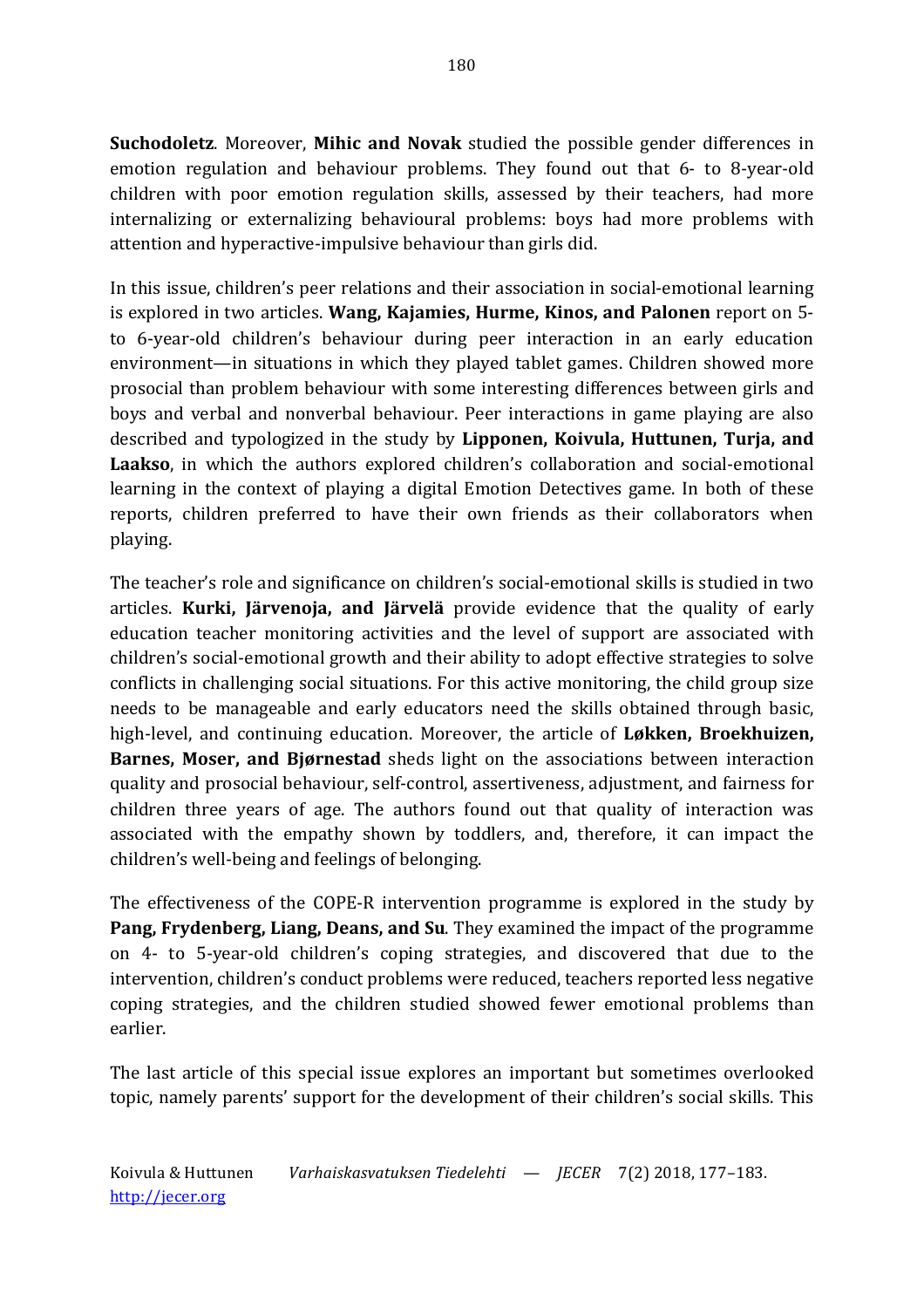support is crucial, as **Neitola** shows in her article. Parents valued the social skills of their children, but, at the same time, they believed that social skills—particularly prosocial, emotional and co-operation skills as well conflict resolution and coping skills—need improvement. The significance of prosocial skills was particularly highlighted by the parents Neitola studied.

Taking it together, the articles of this special issue offer a variety of perspectives on children's social-emotional learning. Regarding the context of early childhood education, the importance of the role of the teacher needs to be highlighted. The need of early education teachers to sensitively recognize children's emotions and to react to children's needs and conflicts was voiced in the study of Köngäs (2018). Based on her observations, the teachers did not invest enough time for responding to the children's emotional states and providing constructive ways to solve conflicts between the children. To attain this, early childhood educators must pay attention to the importance of emotional sensitivity and responsiveness.

We hope that the present special issue, from its part, strengthens the research and evidence base of early childhood education. Children have the right to get the best care, teaching, and support we can provide them with.

Our sincere thanks to Johanna Heikka and Niina Rutanen, who acted as editors concerning the article by Lipponen, Koivula, Huttunen, Turja and Laakso.

### **References**

- Alakortes, J. (2018). Social-emotional and behavioral development problems in 1 to 2-year-old children in Northern Finland: Reports of mothers, fathers and healthcare professionals. Doctoral dissertation. Acta Universitatis Ouluensis, D Medica 1475. Oulu: University of Oulu. Retrieved from http://urn.fi/urn:isbn:9789526219820
- Bierman, K. L. & Motamedi, M. (2015). SEL programs for preschool children. In J. A. Durlak, C. E. Domitrovich, R. P. Weissberg, & T. P. Gullotta (Eds.), Handbook of social and emotional learning. Research and practice (pp. 135–150). New York: The Guilford Press.
- Denham, S. A. (2006). Social-emotional competence as support for school readiness: What is it and how do we assess it? Early Education and Development,  $17(1)$ , 57-89. doi: 10.1207/s15566935eed1701\_4
- Denham, S. A. (2007). Dealing with feelings: How children negotiate the worlds of emotions and social relationships. Cognition, Brain & Behavior, 11(1), 1-48.
- Denham, S. A. Bassett, H. H., Mincic, M. M., Kalb, S. C., Way, E., Wyatt, T., & Segal, Y. (2012). Socialemotional learning profiles of preschoolers' early school success: A person-centered

Koivula & Huttunen *Varhaiskasvatuksen Tiedelehti — JECER* 7(2) 2018, 177–183. http://jecer.org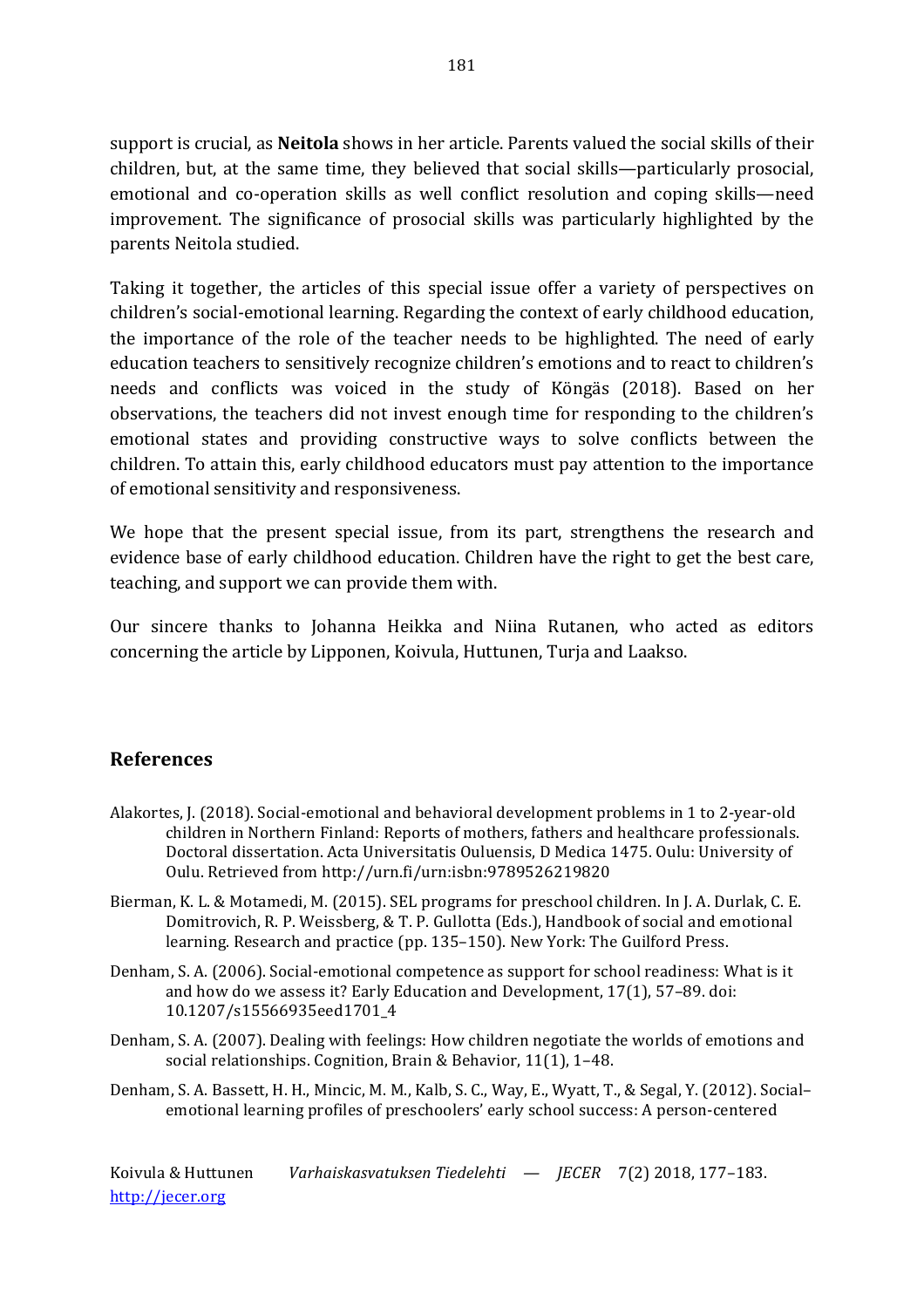approach. Learning and Individual Differences, 22(2), 178-189. Doi: 10.1016/j.lindif.2011.05.001

- Denham, S. A., Bassett, H. H., & Zinsser, K. (2012). Early childhood education teachers as the socializers of young children's emotional competence. Early Childhood Education Journal, 40(3), 137–143. Doi: 10.1007/s10643-012-0504-2
- Denham, S. A., Blair, K. A., DeMulder, E., Levitas, J., Sawyer, K. S., Auerbach-Major, S. T., & Oueenan, P. (2003). Preschoolers' emotional competence: Pathway to mental health? Child Development, 74(1), 238–256.
- Denham, S. A. & Brown, C. (2010). "Plays nice with others": Social-emotional learning and academic success. Early Education and Development, 21(5), 652-680. Doi: 10.1080/10409289.2010.497450
- Durlak, J. A., Weissberg, R. P., Dymnicki, A. B., Taylor, R. D., & Schellinger, K. B. (2011). The impact of enhancing students' social and emotional learning: A meta-analysis of school-based universal interventions. Child Development, 82(1), 405-432. Doi: 10.1111/j.1467-8624.2010.01564.x
- Elbertson, N. A., Brackett, M. A., & Weissberg, R. P. (2010). School-based social and emotional learning (SEL) programming: Current perspectives. In A. Hargreaves, M. Fullan, D. Hopkins, & D. Lieberman (Eds.), The second international handbook of educational change (pp. 1017–1032). New York: Springer.
- Jennings, P. A. & Greenberg, M. T. (2009). The prosocial classroom: Teacher social and emotional competence in relation to student and classroom outcomes. Review of Educational Research, 79(1), 491-525. Doi: 10.3102/0034654308325693
- Jeon, L., Buettner, C., Grant, A., & Lang, S. (2018). Early childhood education teachers' stress and children's social, emotional and behavioral functioning. Journal of Applied Developmental Psychology. Doi: 10.1016/j.appdev.2018.02.002
- Kato, N., Yanagawa, T., Fujiwara, T., & Morawska, A. (2015). Prevalence of children's mental health problems and effectiveness of population-level family interventions. Journal of Epidemiology, 25(8), 507-516. Doi: 10.2188/jea.JE20140198
- Köngäs, M. (2018). Eihä lapsil oo ees hermoja. Etnografinen tutkimus lasten tunneälystä päiväkotiarjessa. ["But kids don't even have nerves." An ethnographic study on children's emotional intelligence in everyday lives of kindergarten]. Doctoral dissertation. Acta Universitatis Lapponiensis 368. Rovaniemi: University of Lapland. Retrieved from http://urn.fi/URN:ISBN:978-952-337-064-7
- Ladd, G. W. (2007). Social competence: An important educational objective. Asia-Pacific Journal of Research in Early Childhood Education, 1, 3-37.
- Määttä, S., Koivula, M., Huttunen, K., Paananen, M., Närhi, V., Laakso, M.-L., & Savolainen, H. (2017). Lasten sosioemotionaalisten taitojen tukeminen varhaiskasvatuksessa. Tilannekartoitus. [Support provided to the children's social-emotional skills in early education. A survey]. Raportit ja selvitykset 2017:17. Helsinki: Opetushallitus [Finnish National Agency for Education]. Retrieved from http://oph.fi/julkaisut/2017/lasten\_sosioemotionaalisten\_taitojen\_tukeminen\_varhaisk asvatuksessa